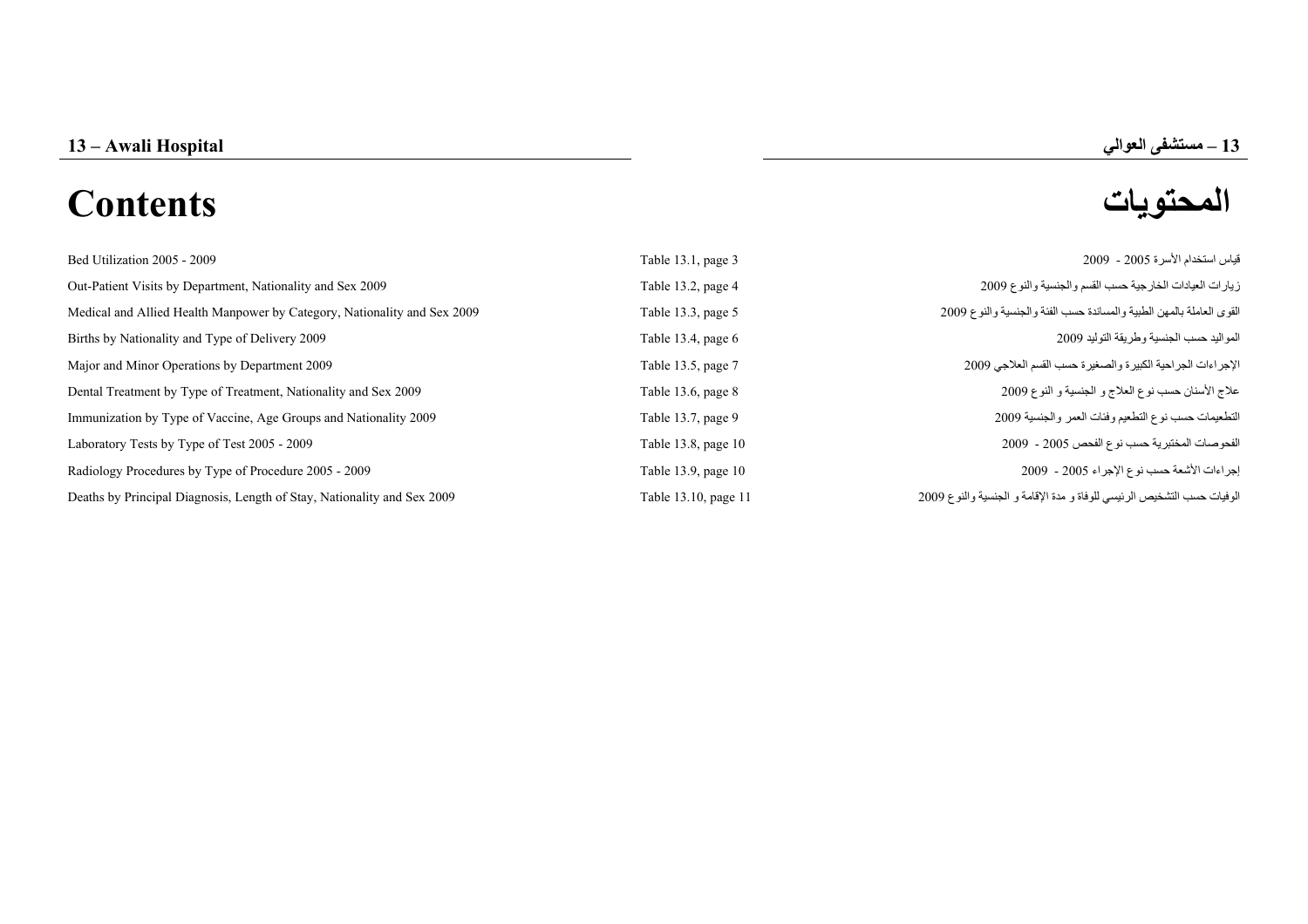# **جدول 13.1 Table قياس استخدام الأسرة 2005 - 2009 Bed Utilization 2005 - 2009**

<span id="page-1-0"></span>

| <b>Description</b>      | 2009   | 2008   | 2007   | 2006   | 2005   | البيان                         |
|-------------------------|--------|--------|--------|--------|--------|--------------------------------|
| Total admissions        | 865    | 863    | 942    | 836    | 1,023  |                                |
| Total discharges        | 860    | 861    | 940    | 836    | 1,023  | إجمالي الدخول<br>إجمالي الخروج |
| Number of beds          | 28     | 28     | 28     | 28     | 28     | عدد الأسرة                     |
| Bed days available      | 10,220 | 10,248 | 10,220 | 10,220 | 10,220 | أيام الأسرة                    |
| Patient days-overnight  | 828    | 843    | 794    | 798    | 818    | أيام المرضىي                   |
| Patients days $<$ 1 day | 37     | 20     | 42     | 97     | 205    | أيام المرضىي أقل من يوم        |
| Total patients days     | 865    | 863    | 836    | 895    | 1,023  | جملة أيام المرضي               |
| Bed occupancy rate      | 8.5    | 8.4    | 8.2    | 8.8    | 10.0   | معدل أشغال السرير              |
| Turnover rate           | 30.7   | 30.8   | 33.6   | 29.9   | 36.5   | معدل دوران السرير              |
| Turnover interval       | 10.9   | 10.9   | 10.0   | 11.2   | 9.0    | فترة فراغ السرير               |
| Average daily admission | 2.4    | 2.4    | 2.6    | 2.3    | 2.8    | متوسط الدخول اليومي            |
| Average daily discharge | 2.4    | 2.4    | 2.6    | 2.3    | 2.8    | متوسط الخروج اليومى            |
| Average length of stay  | 1.0    | 1.0    | 0.9    | 1.1    | 1.0    | متوسط مدة الأقامة              |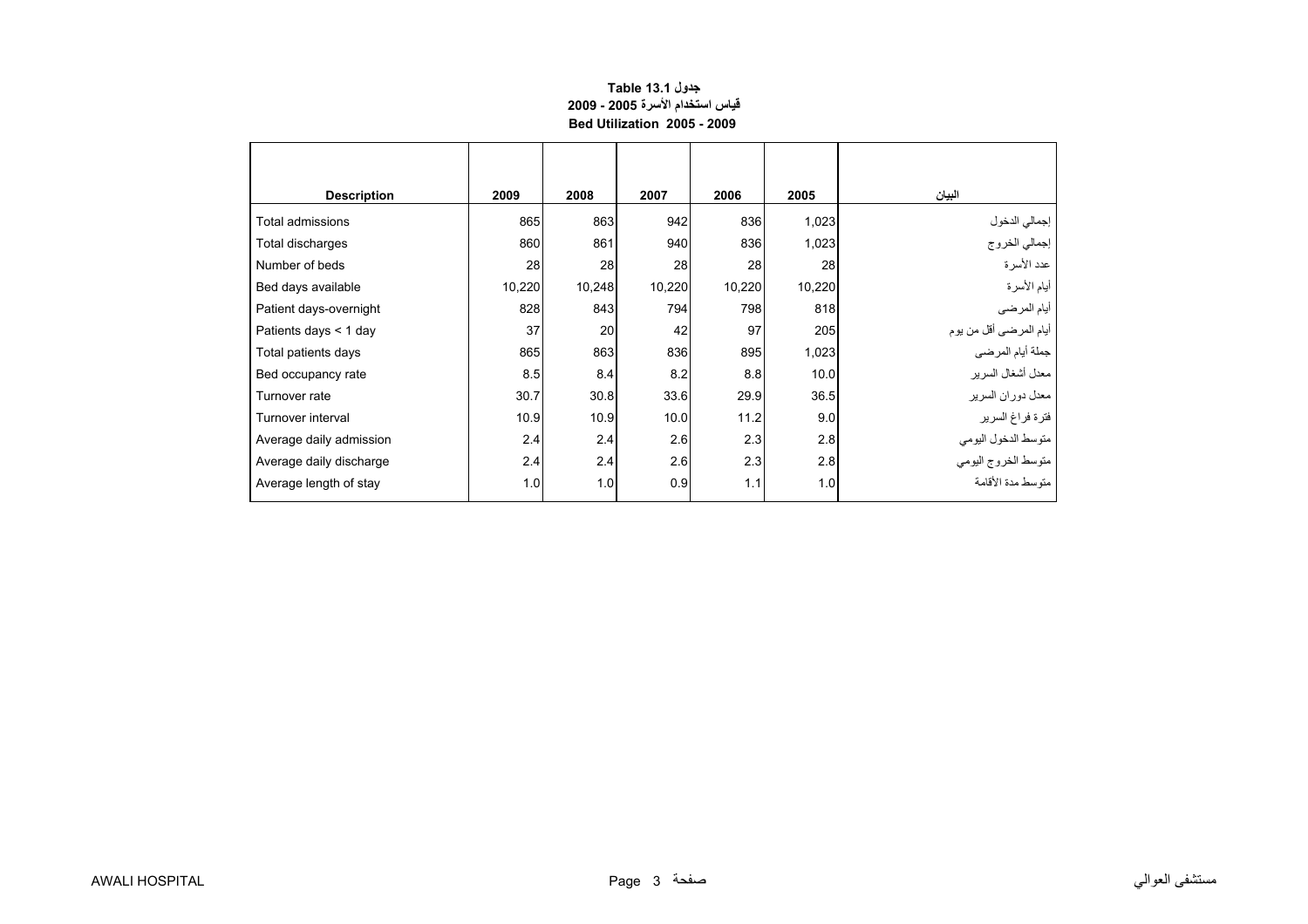<span id="page-2-0"></span>

|                         | الحملة<br><b>Total</b> |        |           | Non-Bahraini |        | غیر بحرینی | <b>Bahraini</b> |        | بحرينى    |                       |
|-------------------------|------------------------|--------|-----------|--------------|--------|------------|-----------------|--------|-----------|-----------------------|
|                         |                        |        |           |              |        |            |                 |        |           |                       |
|                         | الجملة                 | أنشى   | ذكر       | الجملة       | أنشى   | ذكر        | الجملة          | أنشى   | ذكر       |                       |
| <b>Department</b>       | Total                  | Female | Male      | Total        | Female | Male       | <b>Total</b>    | Female | Male      | القسم                 |
| <b>General Practice</b> | 11,383                 | 3,936  | 7,447     | 4,327        | 1,823  | 2,504      | 7,056           | 2,113  | 4,943     | الطب العام            |
| Dermatology             | 1,053                  | 770    | 283       | 138          | 138    |            | 915             | 632    | 283       | الأمراض الجلدية       |
| Dental                  | 7,368                  | 2,062  | 5,306     | 1,473        | 294    | 1,179      | 5,895           | 1,768  | 4,127     | الأسنان               |
| Medical                 | 4,429                  | 221    | 4,208     | 443          | 98     | 345        | 3,986           | 123    | 3,863     | الأمراض الباطنية      |
| Obstetrics & Gynecology | 2,142                  | 2,142  | <b>NA</b> | 1,028        | 1,028  | <b>NA</b>  | 1,114           | 1,114  | <b>NA</b> | أمراض النساء والولادة |
| Antenatal               | 1,592                  | 1,592  | <b>NA</b> | 765          | 765    | <b>NA</b>  | 827             | 827    | <b>NA</b> | عيادة الحو امل        |
| Paediatrics             | 3,785                  | 1,514  | 2,271     | 1,212        | 530    | 682        | 2,573           | 984    | 1,589     | أمراض الأطفال         |
| Surgical                | 2,271                  | 634    | 1,637     | 627          | 119    | 508        | 1,644           | 515    | 1,129     | الجراحة               |
| Ear, Nose & Throat      | 1,814                  | 407    | 1,407     | 670          | 325    | 345        | 1,144           | 82     | 1,062     | أنف وأذن وحنجرة       |
| <b>Total</b>            | 35,837                 | 13,278 | 22,559    | 10,683       | 5,120  | 5,563      | 25,154          | 8,158  | 16,996    | الجملة                |

### **جدول 13.2 Table زيارات العيادات الخارجية حسب القسم والجنسية والنوع <sup>2009</sup> Out-Patient Visits by Department, Nationality and Sex 2009**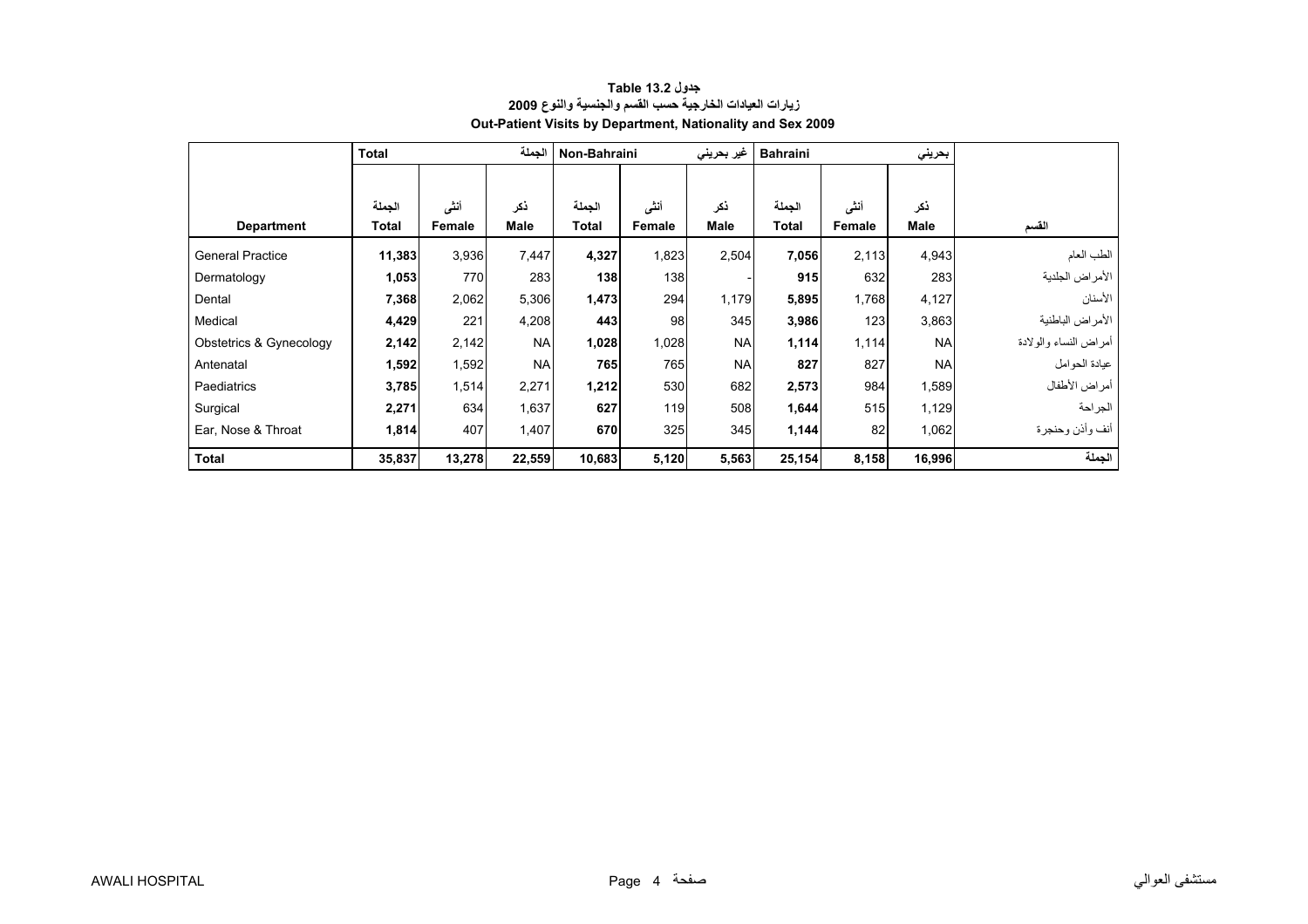<span id="page-3-0"></span>

|                                                         | <b>Total</b>           |                | الجملة      | Non-Bahraini           |                | غير بحريني  | <b>Bahraini</b>        |                | بحريني          |                             |
|---------------------------------------------------------|------------------------|----------------|-------------|------------------------|----------------|-------------|------------------------|----------------|-----------------|-----------------------------|
| Category                                                | الجملة<br><b>Total</b> | أنشى<br>Female | ذكر<br>Male | الجملة<br><b>Total</b> | أننى<br>Female | ذكر<br>Male | الجملة<br><b>Total</b> | أنشى<br>Female | ذكر<br>Male     | الفنة                       |
| Physicians                                              | 18                     |                | 14          | 17 <sup>1</sup>        |                | 13          |                        |                |                 | الأطباء                     |
| Dentists                                                |                        |                |             |                        |                |             |                        |                |                 | أطباء الأسنان               |
| Pharmacists & Technicians                               |                        |                |             |                        |                |             |                        |                |                 | الصيادلة وفنيو صيدلة        |
| Nurses <sup>*</sup>                                     | 62                     | 51             | 11          | 52                     | 51             |             | 10 <sup>1</sup>        |                | 10 <sup>1</sup> | الممر ضات *                 |
| Dental Hygienists & Technicians                         |                        |                |             |                        |                |             |                        |                |                 | فنيو صحة الفم والأسنان      |
| Laboratory Technologists & Technicians                  | 6                      |                |             |                        |                |             |                        |                |                 | محللو وفنيو مختبر           |
| Radiographers & Technicians                             |                        |                |             |                        |                |             |                        |                |                 | مصورو وفنيو أشعة            |
| Physiotherapists, Occupational Therapists & Technicians |                        |                |             |                        |                |             |                        |                |                 | فنيو علاج طبيعي وتأهيل مهني |

#### **جدول 13.3 Table القوى العاملة بالمهن الطبية والمساندة حسب الفئة <sup>و</sup> الجنسية <sup>و</sup> النوع <sup>2009</sup> Medical and Allied Health Manpower by Category, Nationality and Sex 2009**

\* Nurses excluding practical nurses and other grades below staff nurse . . الأقل والفئات العمليين الممرضين يشمل لا العدد : الممرضات\*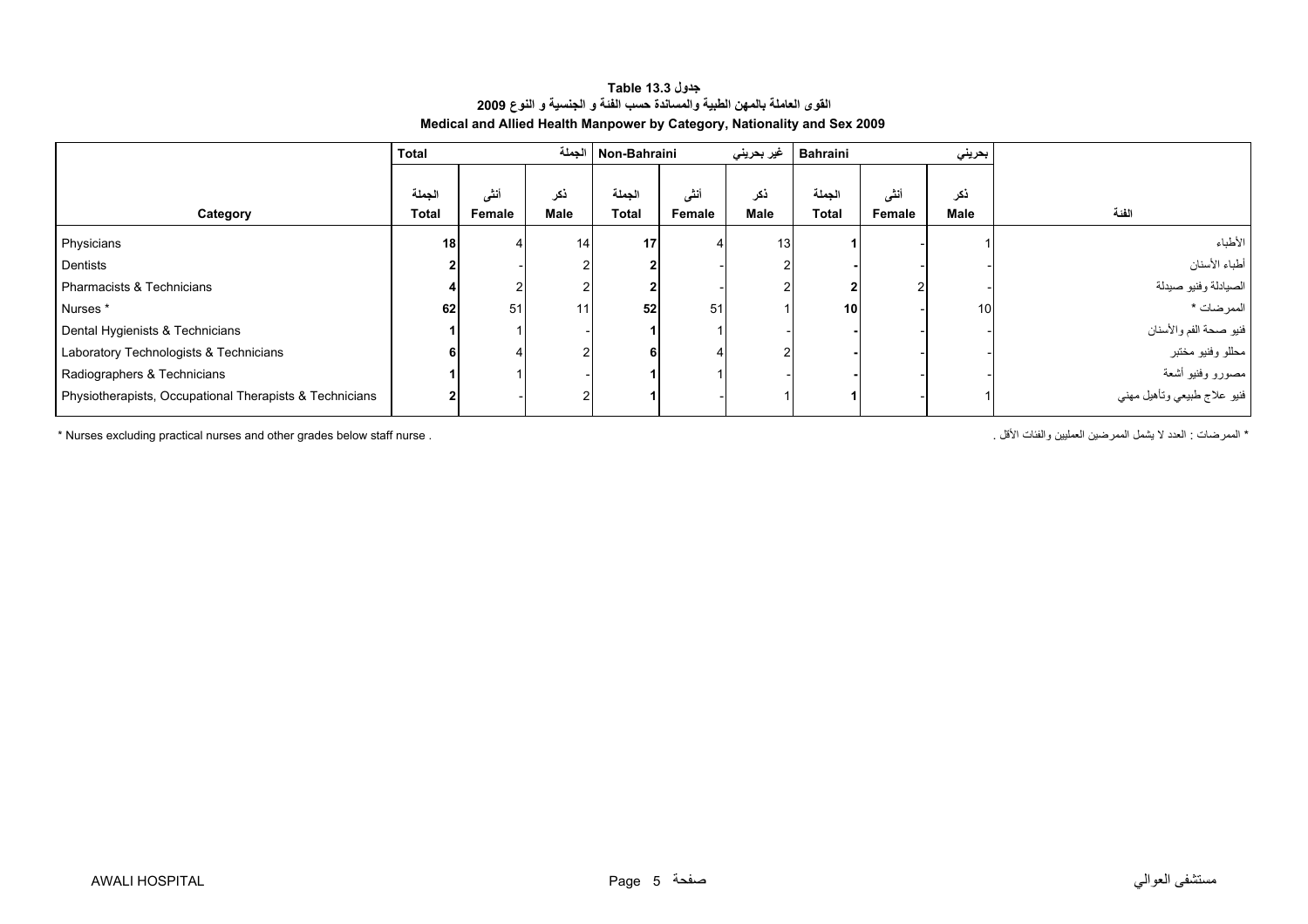# **جدول 13.4 Table المواليد حسب الجنسية وطريقة التوليد<sup>2009</sup> Births by Nationality and Type of Delivery 2009**

<span id="page-4-0"></span>

|                           |               |               |                   | <b>Live Births</b>   |               |                      | المواليد الأحياء |                                    |
|---------------------------|---------------|---------------|-------------------|----------------------|---------------|----------------------|------------------|------------------------------------|
| <b>Births</b>             | جملة          | المواليد      | جملة المواليد     | Premature            | الخدج         | <b>Full Term</b>     | مكتمل            | المواليد                           |
|                           | المواليد      | الموتى        | الأحياء           | مشوه                 | سليم          | مشوه                 | سليم             |                                    |
| Nationality / type        | <b>Total</b>  | <b>Still</b>  | <b>Total Live</b> | Congenital           | <b>Normal</b> | Congenital           | <b>Normal</b>    | الجنسية / طريقة التوليد            |
| of delivery               | <b>Births</b> | <b>Births</b> | <b>Births</b>     | <b>Abnormalities</b> |               | <b>Abnormalities</b> |                  |                                    |
| <b>Bahraini</b>           |               |               |                   |                      |               |                      |                  | بحريني                             |
| Normal Delivery           |               |               |                   |                      |               |                      |                  | ولادة طبيعية                       |
| Vertex                    | 39            |               | 39                |                      | 3             | 1                    |                  | ر أسي 35                           |
| <b>Breech</b>             |               |               |                   |                      |               |                      |                  | مقعدة -                            |
| <b>Assisted Delivery</b>  |               |               |                   |                      |               |                      |                  | ولادة بالمساعدة                    |
| Vacuum                    | 7             |               | 7                 |                      | 1             |                      |                  | شفط 6                              |
| Forceps                   |               |               |                   |                      |               |                      |                  | جفت                                |
| Caesarian section         | 36            |               | 36                |                      |               |                      |                  | فيصرية 35                          |
| <b>Total Bahraini</b>     | 82            |               | 82                |                      | 5             | 1                    | 76               | ا <mark>لجملة بحرين<i>ي</i></mark> |
| Non-Bahraini              |               |               |                   |                      |               |                      |                  | غير بحرين <i>ي</i>                 |
| Normal Delivery           |               |               |                   |                      |               |                      |                  | ولادة طبيعية                       |
| Vertex                    | 19            |               | 19                |                      |               |                      |                  | ر أسي 19                           |
| <b>Breech</b>             |               |               |                   |                      |               |                      |                  | مقعدة ا-                           |
| <b>Assisted Delivery</b>  |               |               |                   |                      |               |                      |                  | ولادة بالمساعدة                    |
| Vacuum                    | 5             |               | 5                 |                      |               |                      |                  | شفط 5                              |
| Forceps                   |               |               |                   |                      |               |                      |                  | جفت                                |
| Caesarian section         | 29            |               | 29                |                      |               |                      |                  | قيصرية 29                          |
| <b>Total Non-Bahraini</b> | 53            |               | 53                |                      |               |                      | 53               | الجملة غير بحريني                  |
| <b>Grand Total</b>        | 135           |               | 135               |                      | 5             | 1                    | 129              | الجملة الكلية                      |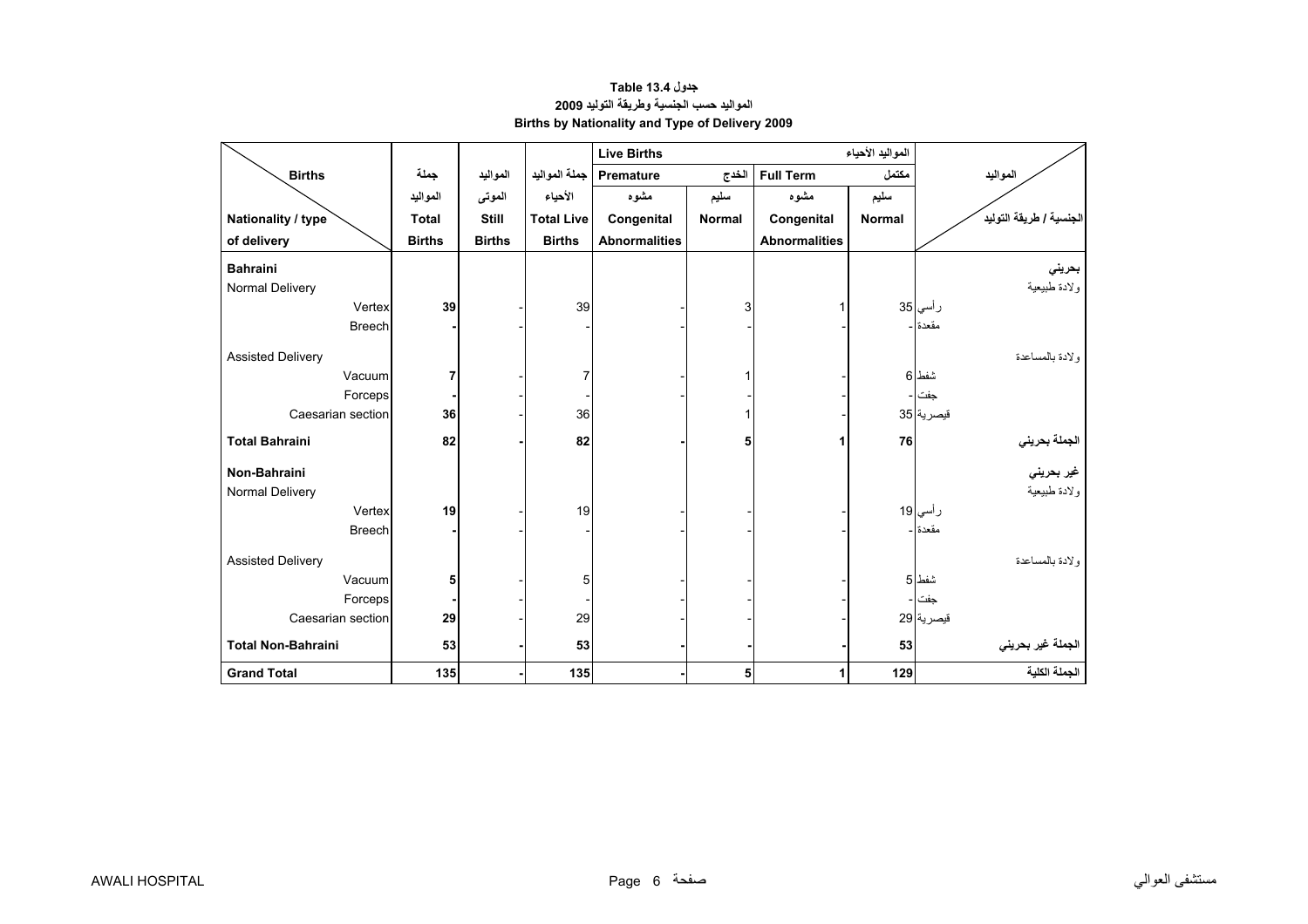<span id="page-5-0"></span>

|                        | <b>Procedure Type</b> |              | نوع الإجراء |                 |
|------------------------|-----------------------|--------------|-------------|-----------------|
|                        |                       |              |             |                 |
|                        | الجملة                | صغيرة        | كبيرة       |                 |
| <b>Department</b>      | <b>Total</b>          | <b>Minor</b> | Major       | القسم           |
| <b>General Surgery</b> | 224                   | 174          | 50          | الجراحة العامة  |
| Orthopedics & Fracture | 20                    | 20           |             | العظام          |
| Paediatrics            | 50                    | 50           |             | أمراض الأطفال   |
| Ear, Nose & Throat     | 98                    | 27           | 71          | أنف وأذن وحنجرة |
| Gynecology             | 29                    | 26           | 3           | أمراض النساء    |
| Obstetrics             | 72                    | 7            | 65          | الو لادة        |
| Dental                 | 11                    | 11           |             | الأسنان         |
| Endoscopies            | 68                    | 68           |             | المناظير        |
| Others                 | 185                   | 181          | 4           | أخرى            |
| <b>Total</b>           | 757                   | 564          | 193         | الجملة          |

### **جدول 13.5 Table الإجراءات الجراحية الكبيرة <sup>و</sup> الصغيرة حسب القسم العلاجي <sup>2009</sup> Major and Minor Operations by Department 2009**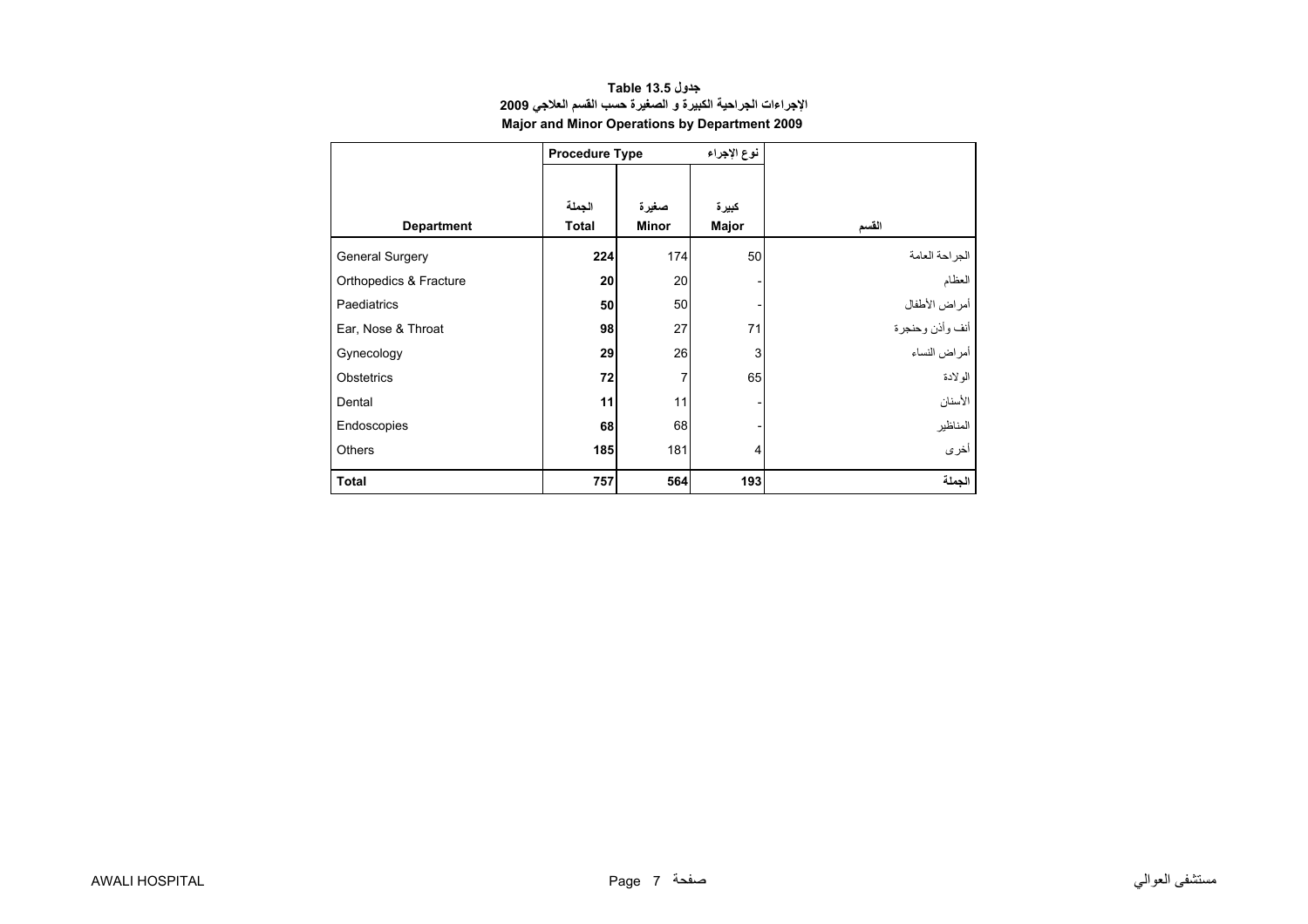<span id="page-6-0"></span>

|                          | <b>Total</b>           |                | الجملة             | Non-Bahraini           |                | غیر بحرینی         | <b>Bahraini</b>        |                       | بحريني             |                |
|--------------------------|------------------------|----------------|--------------------|------------------------|----------------|--------------------|------------------------|-----------------------|--------------------|----------------|
| <b>Type of Treatment</b> | الجملة<br><b>Total</b> | أننى<br>Female | ذكر<br><b>Male</b> | الجملة<br><b>Total</b> | أنشى<br>Female | ذكر<br><b>Male</b> | الجملة<br><b>Total</b> | أننى<br><b>Female</b> | ذكر<br><b>Male</b> | نوع العلاج     |
| General treatment        | 11,403                 | 1,686          | 9,717              | 2,393                  | 541            | 1,852              | 9,010                  | 1,145                 | 7,865              | العلاج العام   |
| Gum treatment            | 1,623                  | 340            | 1,283              | 447                    | 86             | 361                | 1,176                  | 254                   | 922                | علاج اللثة     |
| Nerve                    | 93                     | 28             | 65                 | 24                     | 51             | 19                 | 69                     | 23                    | 46                 | علاج الأعصاب   |
| Surgical treatment       | 31                     | 3 <sub>l</sub> | 28                 | 8                      |                | 8                  | 23 <sub>l</sub>        |                       | 20                 | العلاج الجراحي |
| Filling                  | 1,594                  | 462            | 1,132              | 382                    | 95             | 287                | 1,212                  | 367                   | 845                | الحشو          |
| Extraction               | 153                    | 57             | 96                 | 53                     | 19             | 34                 | 100                    | 38                    | 62                 | الخلع          |
| <b>Total</b>             | 14,897                 | 2,576          | 12,321             | 3,307                  | 746            | 2,561              | 11,590                 | 1,830                 | 9,760              | الجملة         |

# **جدول 13.6 Table علاج الأسنان حسب نوع العلاج <sup>و</sup> الجنسية <sup>و</sup> النوع <sup>2009</sup> Dental Treatment by Type of Treatment, Nationality and Sex 2009**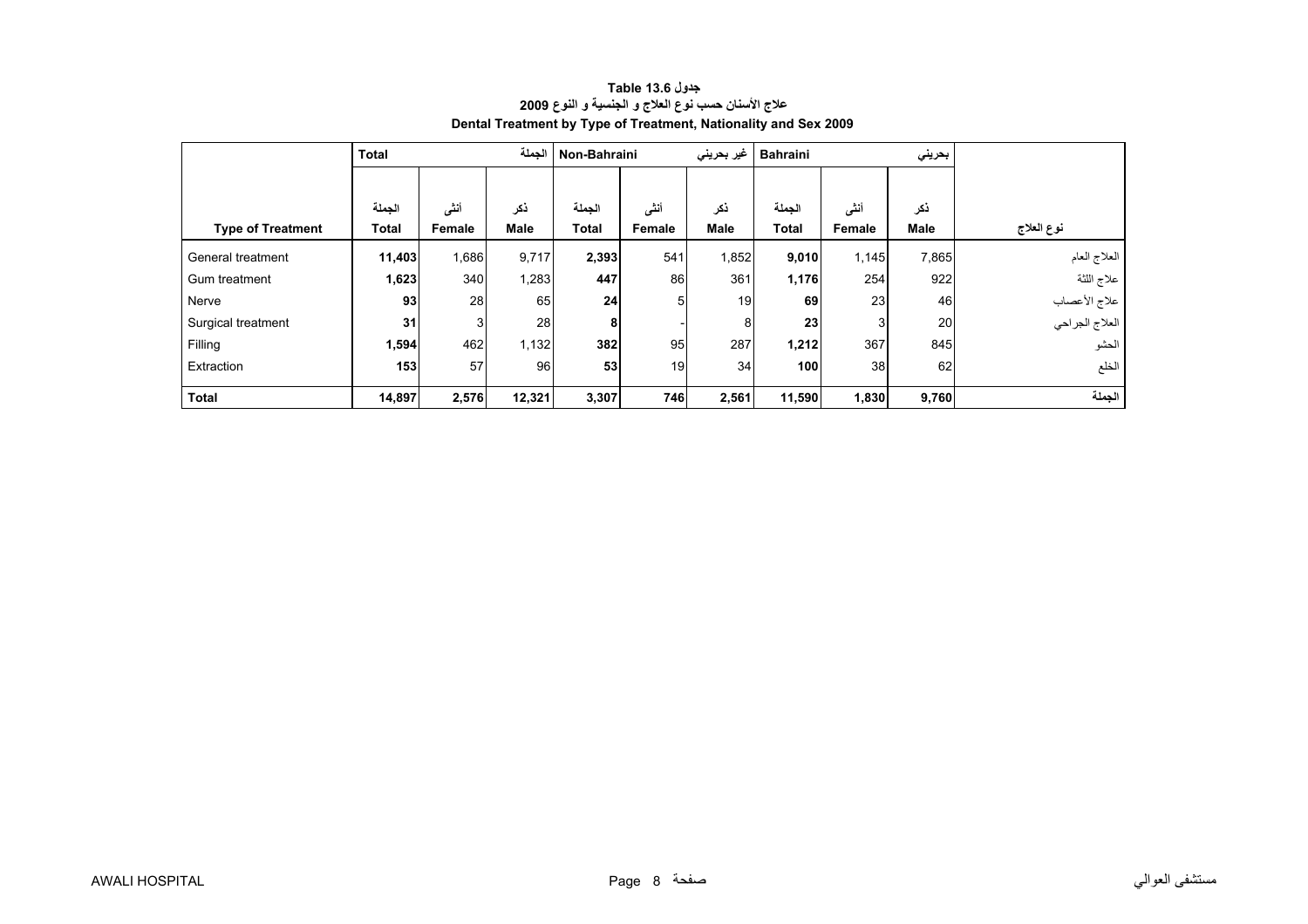# **جدول 13.7 Table التطعيمات حسب نوع التطعيم وفئات العمر والجنسية <sup>2009</sup> Immunization by Type of Vaccine, Age Groups and Nationality 2009**

<span id="page-7-0"></span>

|                        | الجملة             |                             |                        | من سنتين الى خمس سنوات                |                           |                        | من سنة الى سنتين                        |                |                        | أقل من سنة                            |                           |                            |                                       |
|------------------------|--------------------|-----------------------------|------------------------|---------------------------------------|---------------------------|------------------------|-----------------------------------------|----------------|------------------------|---------------------------------------|---------------------------|----------------------------|---------------------------------------|
|                        | <b>Total</b>       |                             |                        | $2 - 5$ years                         |                           |                        | $1 - 2$ years                           |                |                        | Below 1 year                          |                           |                            |                                       |
| الجملة<br><b>Total</b> | غير بحريني<br>Non- | بحريني<br>Bahraini Bahraini | الجملة<br><b>Total</b> | غير بحريني<br>Non-<br><b>Bahraini</b> | بحريني<br><b>Bahraini</b> | الجملة<br><b>Total</b> | غير بحريني<br>Non-<br>Bahraini Bahraini | بحريني         | الجملة<br><b>Total</b> | غير بحريني<br>Non-<br><b>Bahraini</b> | بحريني<br><b>Bahraini</b> |                            | نوع التطعيم<br>Type of vaccine        |
|                        |                    |                             |                        |                                       |                           |                        |                                         |                |                        |                                       |                           | <b>Hepatitis B/DPT/HIB</b> | التهاب الكبد الوبائي (ب) / التطعيم    |
|                        |                    |                             |                        |                                       |                           |                        |                                         |                |                        |                                       |                           |                            | الثلاث <i>ي ه</i> يموفلز انفلونزا (ب) |
| 153                    | 72                 | 81                          | 18                     | 9                                     | 9                         | 6                      | 5                                       |                | 129                    | 58                                    | 71                        | Dose 1                     | جرعة أولىي                            |
| 140                    | 64                 | 76                          | 20                     | 17                                    | 3                         | 16                     | 14                                      | $\overline{2}$ | 104                    | 33                                    | 71                        | Dose 2                     | جرعة ثانية                            |
| 210                    | 120                | 90                          | 21                     | 18                                    | 3                         | 68                     | 35                                      | 33             | 121                    | 67                                    | 54                        | Dose 3                     | جرعة ثالثة                            |
| 32                     | 12                 | 20                          | 20                     | 6                                     | 14                        | 12                     | 6                                       | 6              |                        |                                       |                           | Booster 1 dose             | جرعة منشطة أولى                       |
|                        |                    |                             |                        |                                       |                           |                        |                                         |                |                        |                                       |                           | Booster 2 dose             | جرعة منشطة ثانية                      |
|                        |                    |                             |                        |                                       |                           |                        |                                         |                |                        |                                       |                           | Poliomyelitis              | شلل الأطفال                           |
| 162                    | 81                 | 81                          | 6                      | 6                                     |                           | 12                     | 12                                      |                | 144                    | 63                                    | 81                        | Dose 1                     | جرعة أولىي                            |
| 145                    | 64                 | 81                          | 2                      |                                       |                           | 14                     | 12                                      | $\overline{c}$ | 129                    | 50                                    | 79                        | Dose 2                     | جرعة ثانية                            |
| 176                    | 97                 | 79                          | 8                      | 8                                     |                           | 29                     | 17                                      | 12             | 139                    | 72                                    | 67                        | Dose 3                     | جرعة ثالثة                            |
| 108                    | 60                 | 48                          | 30                     | 13                                    | 17                        |                        | 47                                      | 31             |                        |                                       |                           | Booster 1 dose             | جرعة منشطة أوليي                      |
| 85                     | 46                 | 39                          | 85                     | 46                                    | 39                        |                        |                                         |                |                        |                                       |                           | Booster 2 dose             | جرعة منشطة ثانية                      |
|                        |                    |                             |                        |                                       |                           |                        |                                         |                |                        |                                       |                           | Mumps, Measles, Rubella    | الحصبة والحصبة الألمانية وأبو كعب     |
| 124                    | 63                 | 61                          | 26                     | 17                                    | 9                         | 98                     | 46                                      | 52             |                        |                                       |                           | Dose 1                     | جرعة أولىي                            |
| 111                    | 72                 | 39                          | 111                    | 72                                    | 39                        |                        |                                         |                | <b>NA</b>              | <b>NA</b>                             | <b>NA</b>                 | Dose 2                     | جرعة ثانية                            |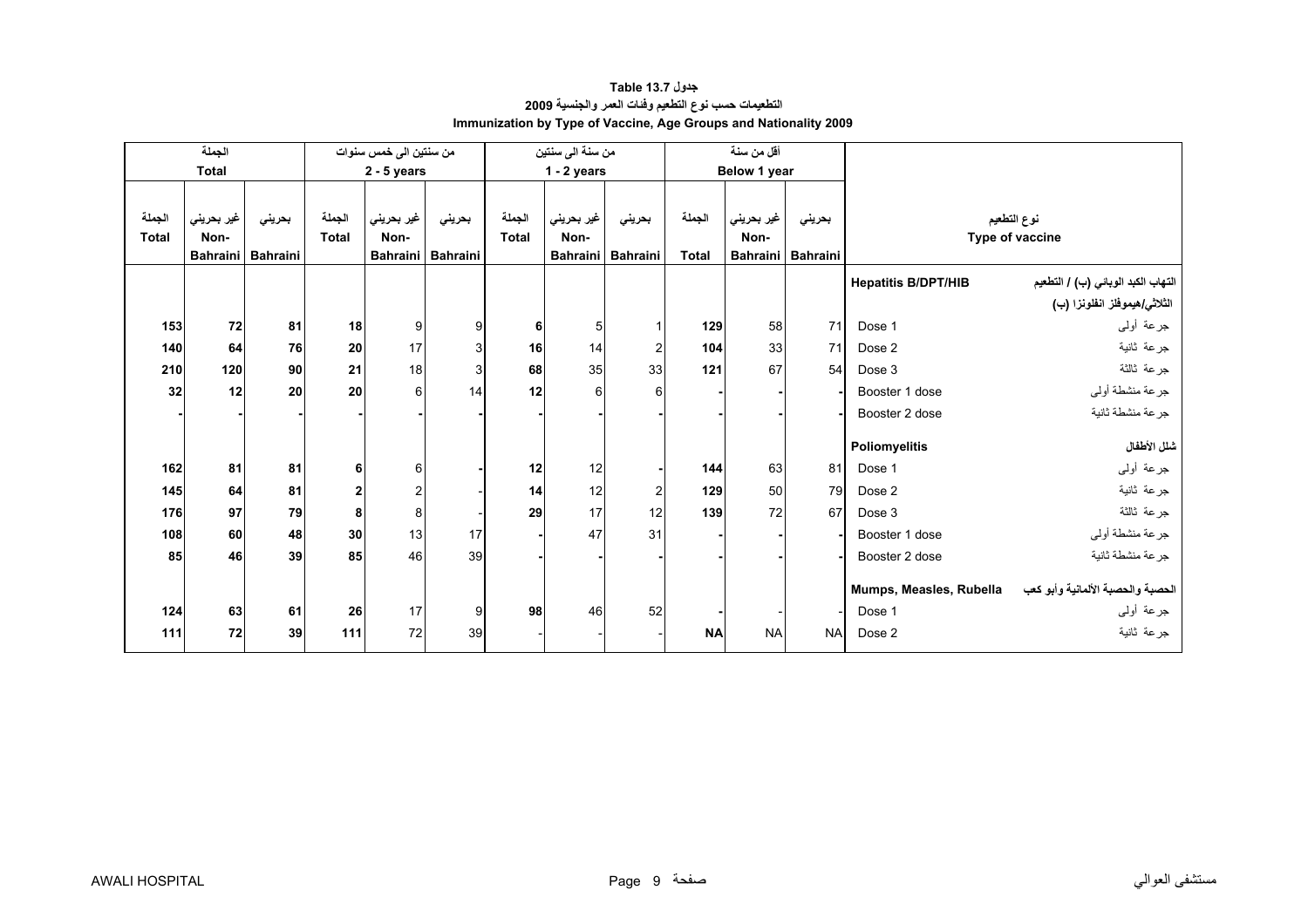#### **جدول 13.8 Table الفحوصات المختبرية حسب نوع الفحص 2005 - 2009 Laboratory Tests by Type of Test 2005 - 2009**

<span id="page-8-0"></span>

| <b>Type of Test</b>                     | 2009                 | 2008   | 2007     | 2006     | 2005      | نوع الفحص                               |
|-----------------------------------------|----------------------|--------|----------|----------|-----------|-----------------------------------------|
| Clinical chemistry of blood             | 74,548               | 67,417 | 60,050   | 45,758   | 41,476    | فحص الدم الكيميائي                      |
| Clinical chemistry of other body fluids | $\sim$ $\sim$ $\sim$ | 2,052  | $\cdots$ | $\cdots$ | $\ddotsc$ | الفحوصات الكيميائية لسوائل الجسم الأخرى |
| Endocrine function tests & enzymes      | 2,145                | 1,956  | $\cdots$ | .        | $\cdots$  | فحوصات الغدد الصماء والأنز يمات         |
| Microbiology                            | 6,671                | 4,652  | 6,005    | 5,378    | 5,637     | الفحوصات الميكروبية                     |
| Serology & immunology                   | 5,411                | 3,693  | 6,339    | 6,278    | 7,250     | فحو صات الأمصال                         |
| Mycology & parasitology                 | $\cdots$             | 1,207  | 7,461    | 6,223    | 6,997     | فحوصات الطفيليات                        |
| Hematology                              | 8,805                | 6,186  | $\cdots$ | $\cdots$ | $\ddotsc$ | تحاليل الدم                             |
| General pathology                       | 272                  | 245    | $\cdots$ | $\cdots$ | $\cdots$  | فحوصات الأنسجة المجهرية                 |
| Other laboratories tests                | 2,128                | 3,021  | 2,579    | 2,238    | 2,756     | فحوصات أخرى                             |
| <b>Total</b>                            | 99,980               | 90,429 | 82,434   | 65,875   | 64,116    | الجملة                                  |

# **إجراءات الأشعة حسب نوع الإجراء 2005 - 2009 Radiology Procedures by Type of Procedure 2005 - 2009 جدول 13.9 Table**

| <b>Type of Procedure</b>                                       | 2009        | 2008        | 2007                     | 2006        | 2005        | نوع الإجراء                   |
|----------------------------------------------------------------|-------------|-------------|--------------------------|-------------|-------------|-------------------------------|
| Plain & general radiography<br>Radiography with contrast media | 3,267<br>33 | 4,149<br>24 | 4,479<br>39 <sub>l</sub> | 4,231<br>36 | 4,581<br>52 | تصوير عادي<br>  تصوير بالصبغة |
| <b>Total</b>                                                   | 3,300       | 4,173       | 4,518                    | 4,267       | 4,633       | الجملة                        |